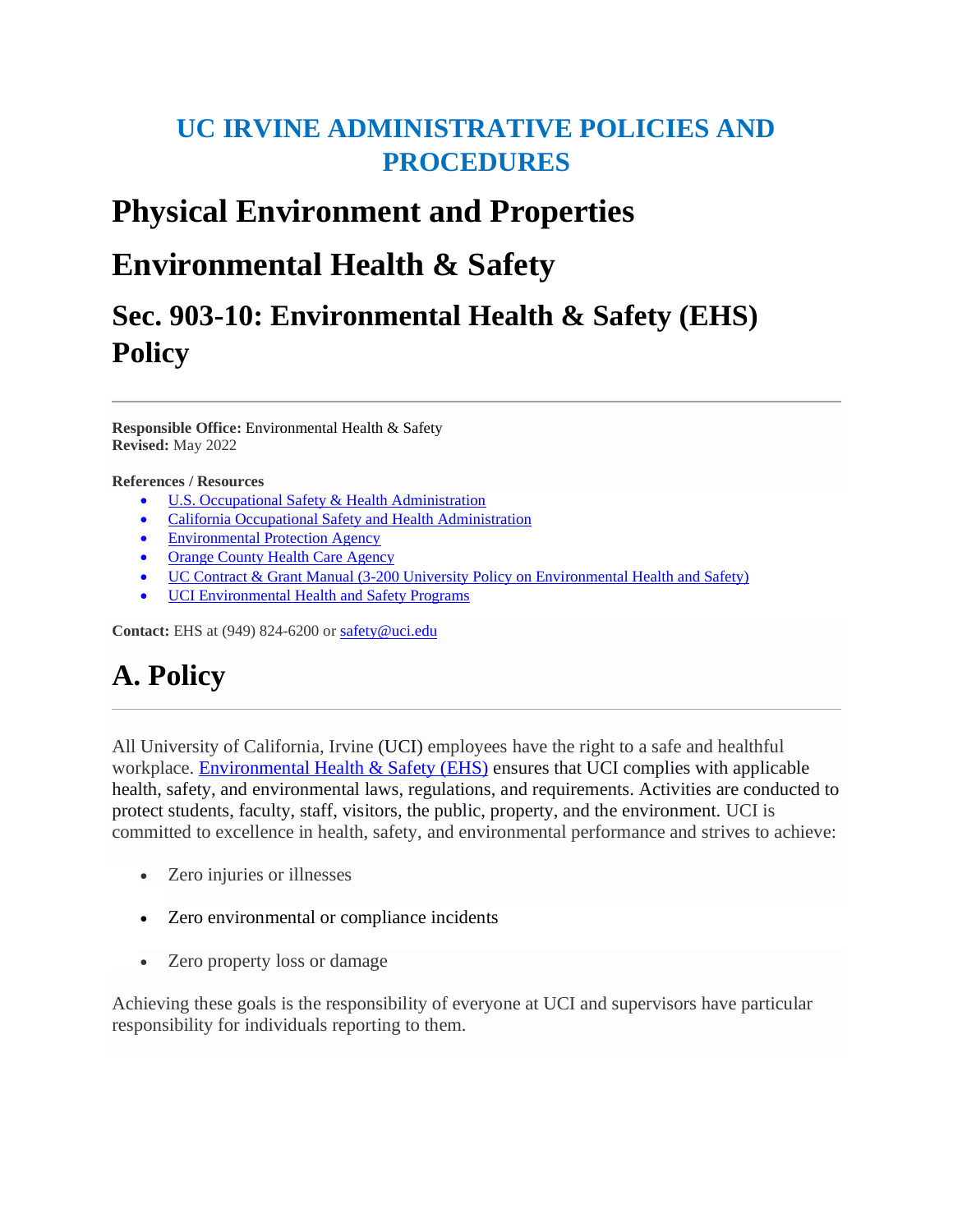# **B. Responsibilities**

The Chancellor is responsible for the allocation of appropriate resources and the implementation of UCI's EHS policy at all facilities under campus authority. All faculty, staff, and students are responsible for compliance with this policy as it relates to operations under their control or activities in which they participate. Specific responsibilities follow:

- 1. Vice-Chancellors and Deans provide a safe teaching and research environment by:
	- Providing school/department oversight and accountability
	- Allocating appropriate resources
	- Fostering a climate that facilitates open discussion and resolution of potential risks and safety problems
	- Promoting required EHS training to employees
- 2. Department Directors and Chairs provide a safe teaching and research environment for departmental activities by:
	- Providing department-wide oversight and accountability.
	- Delegating authority and accountability to one person for developing, implementing, and overseeing the department-wide [Injury and Illness Prevention](https://www.ehs.uci.edu/programs/_pdf/safety/iipp.pdf)  [Program \(IIPP\) / Safety On Site \(SOS\)](https://www.ehs.uci.edu/programs/_pdf/safety/iipp.pdf)
	- Fostering a climate that facilitates open discussion and resolution of potential risks and safety problems
	- Promoting required EHS training to employees.
- 3. Principal Investigators, Administrators, and Supervisors provide safe working, teaching, and research environments by:
	- Identifying a Safety Representative to handle IIPP/SOS responsibilities specific to the work unit:
		- a) hazard assessment and correction
		- b) required safety training
		- c) developing and implementing safe work practices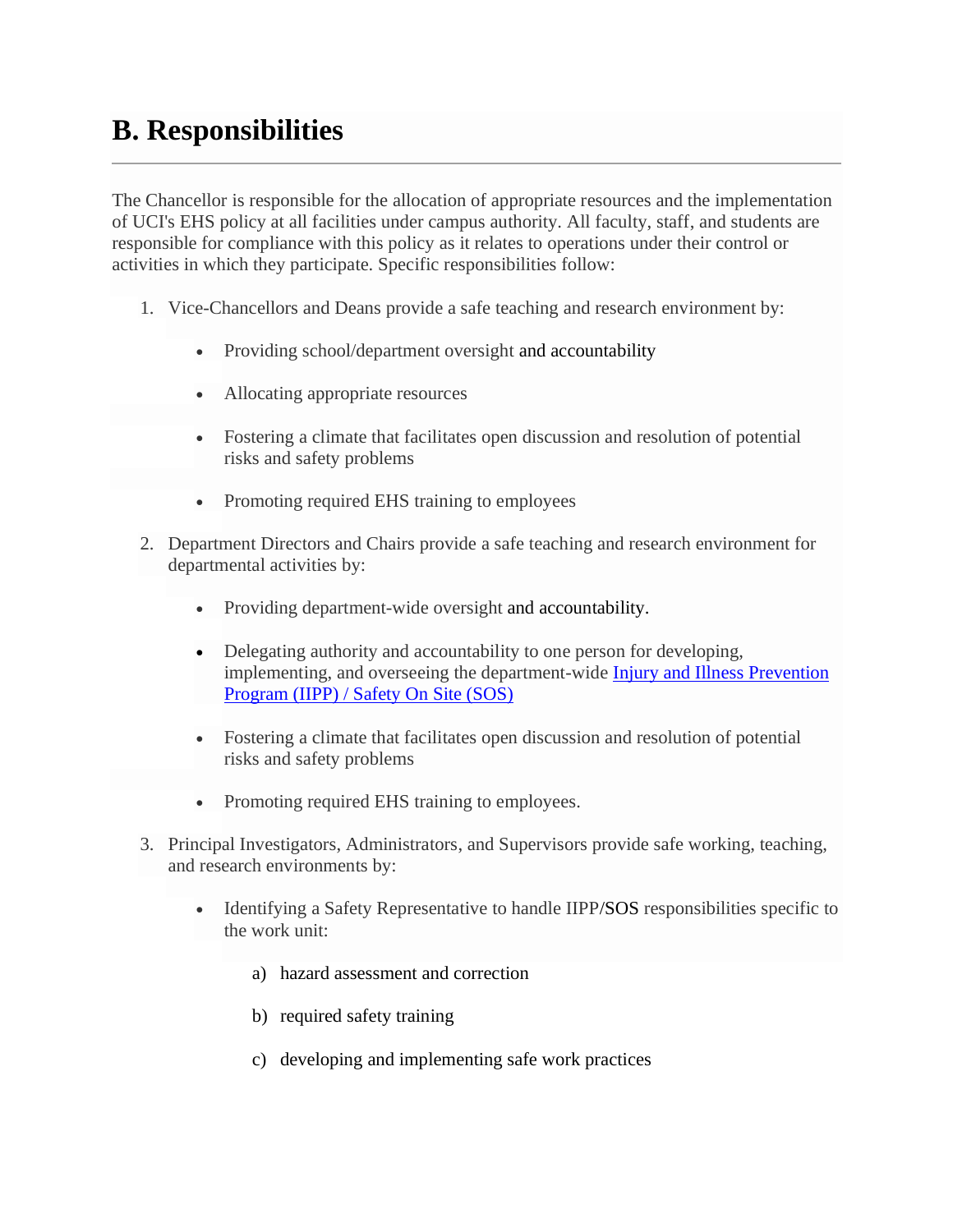- Reporting hazards, incidents, and injuries to EHS Go to [Report an Injury,](https://www.ehs.uci.edu/forms/report-injury/)  Incident, [or Safety Concern.](https://www.ehs.uci.edu/forms/report-injury/)
- Investigating incidents, injuries, or "near misses", and communicating findings and solutions with all staff and students.
- 4. All Employees and Students will learn, practice, and keep up-to-date on UCI and departmental safety practices by:
	- Participating in safety training appropriate to the job or position and work activities.
	- Reporting hazards, incidents, injuries, and safety concerns to a supervisor or manager.
	- Implementing and following established safe work practices, programs, and procedures.
	- Wearing required Personal Protective Equipment (PPE) which is equipment worn to minimize exposure to hazards that cause serious workplace injuries and illnesses. PPE may include gloves, safety glasses and shoes, earplugs, hard hats, respirators, coveralls, vests, and full body suits.
	- Reporting injuries, incidents, safety concerns, and "near-misses." Email [safety@uci.edu](mailto:safety@uci.edu) or go to [Report an Injury, Incident,](https://www.ehs.uci.edu/forms/report-injury/) or Safety Concern.
- 5. EHS provides campus-wide program direction, consultation, and liaison services by:
	- Suspending or terminating any activity that poses an imminent hazard deemed immediately dangerous to life or health, and then working with Deans, department heads, and other responsible individuals to abate the unsafe conditions and operations.
	- Defining and communicating a UCI's **Injury and Illness Prevention Program** / [Safety On Site \(SOS\).](https://www.ehs.uci.edu/safety/sos/index.php#:~:text=Safety%20On%20Site%20(SOS)%20fulfills,employees%20have%20at%20UC%20Irvine.)
	- Evaluating potential hazards and coordinating campus programs to prevent injuries and work-related injuries and illnesses.
	- Working with academic departments and administrative services to develop training, monitoring, injury prevention, and compliance programs.
	- Providing environmental health and safety program direction to all campus entities.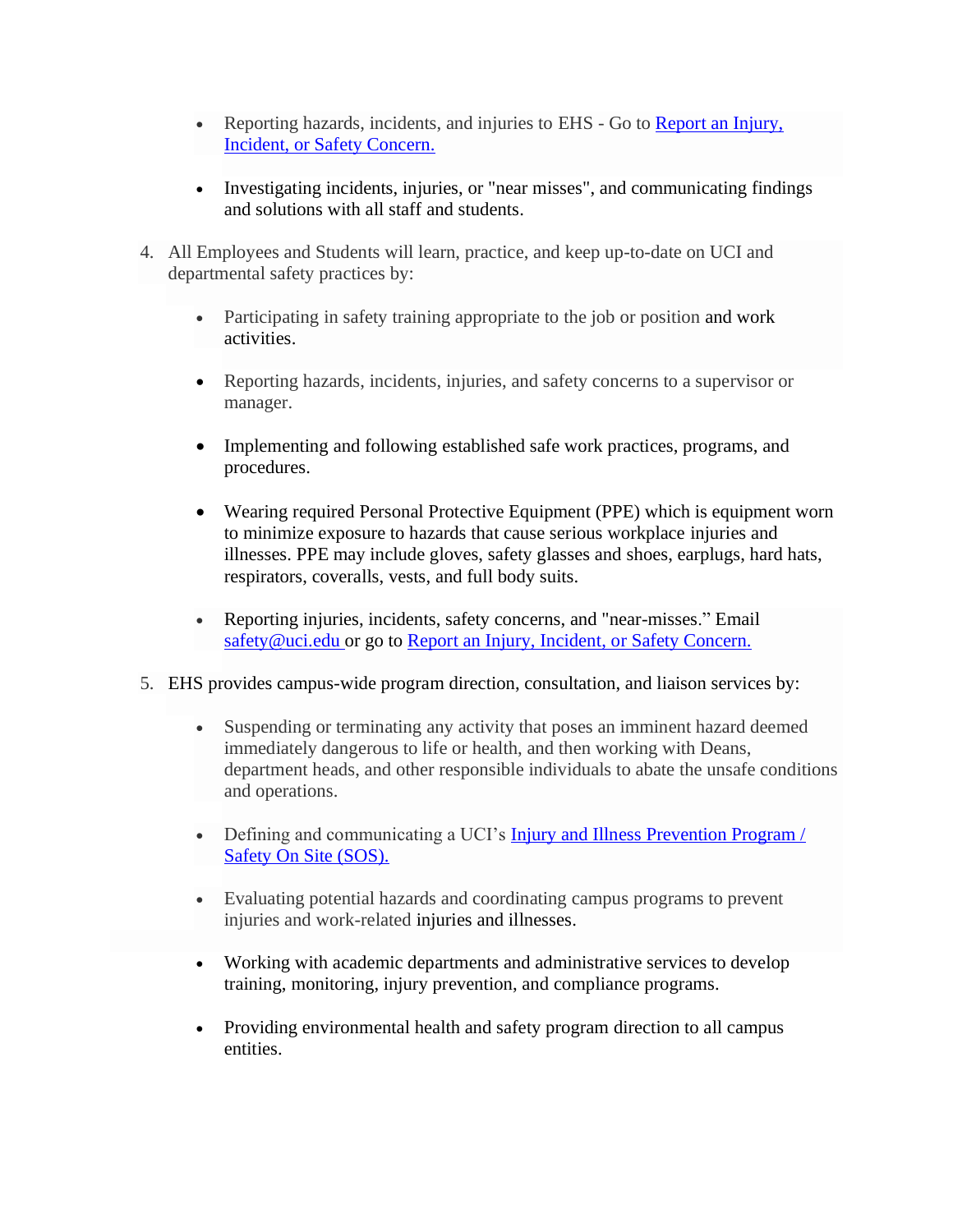- Providing consultation and technical assistance in all areas of health, safety, and environmental protection.
- Acting as liaison with regulatory agencies on behalf of the campus.
- Providing emergency response assistance as required (i.e., hazardous materials releases, etc.).
- Performing health, safety, and environmental protection audits as needed to determine compliance with regulations, laws, and University policy.
- Escalating serious non-compliance issues and hazards [\(EHS Escalation Criteria](https://www.ehs.uci.edu/research-safety/pdf/escalation-criteria-and-process.pdf)  [and Process\)](https://www.ehs.uci.edu/research-safety/pdf/escalation-criteria-and-process.pdf).
- Seeking resolution, within the University structure, of health, safety, and environmental protection deficiencies.

# **C. EHS School Coordinators**

EHS [School Coordinators](https://www.ehs.uci.edu/coordinators/index.php) are representatives located in academic Schools who provide technical assistance, field health and safety questions, and explain the University of California, Campus, state, and federal regulatory requirements. They coordinate services with EHS, identify and report unsafe conditions, and provide compliance assistance and training support. Common activities include investigating injuries, training, inspecting and assisting in the decommissioning and commissioning of laboratory spaces, supporting departmental safety representatives, compliance assessments, program development, orienting new faculty to EHS safety programs, tools, and resources, and responding to School EHS issues as they arise (i.e., odor and indoor air quality concerns).

# **D. EHS Programs**

## **1. [Administration](https://ehs.uci.edu/admin/index.php)**

EHS Administrative staff supports departmental activities that directly impact campus-wide programs, such as legislative analysis, regulatory agency liaison, and recharge administration. Staff provides Campus-wide and departmental EHS performance measures, manages various EHS information systems, develops and manages EHS policies and procedures, and supports and coordinates campus EHS-related committees.

## **2. [Biological Safety](https://ehs.uci.edu/research-safety/biosafety/index.php)**

Biological Safety staff provides safety oversight of research and clinical work involving infectious agents, bloodborne pathogens, select agents, and other biohazardous materials. The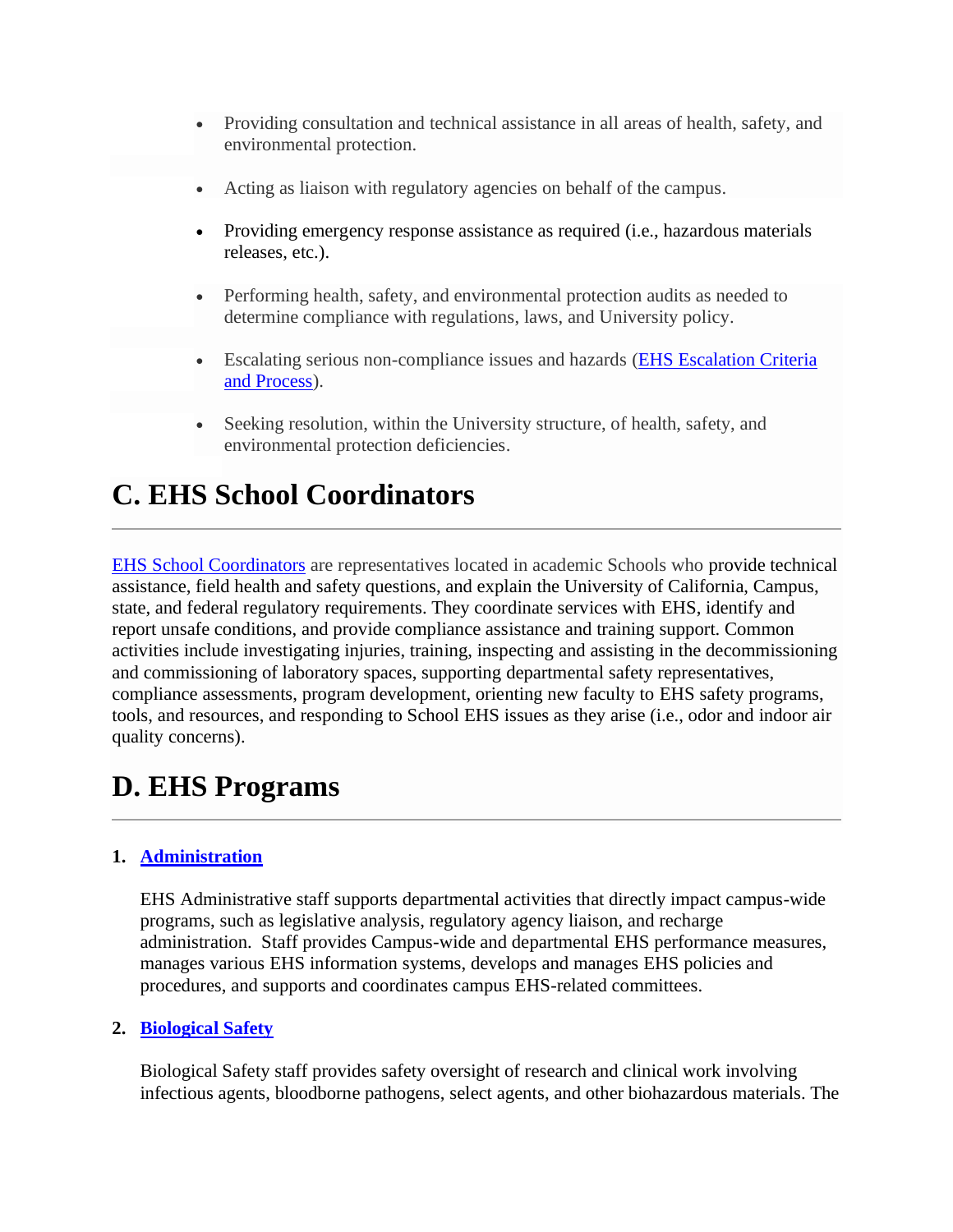Biosafety program administers the Institutional Biosafety Committee (IBC) program and is responsible for enforcing policies and guidelines related to University biological material used.

### **3. [Environmental Compliance and Hazardous Waste](https://ehs.uci.edu/enviro/index.php)**

Environmental Compliance and Hazardous Waste staff are responsible for managing and overseeing environmental laws, policies, and regulations. Program responsibilities include hazardous waste management, air quality management, storm and wastewater management, hazardous materials business plans, and spill prevention control and countermeasure plan coordination. Staff provides technical support, training, compliance auditing, permit coordination, facility/equipment inspections, new construction environmental reviews, and the development/review of campus environmental design standards.

### **4. [Fire and Life Safety](https://ehs.uci.edu/fire-safety/index.php)**

Fire and Life Safety staff are responsible for fire prevention activities on campus. The Campus Fire Marshal Program works to ensure reasonable and consistent protection for the campus community from injury, business interruption, and property damage resulting from fires and related perils. Staff responsibilities include developing and managing evacuation plans, event management, plan reviews, construction inspections, issuing welding permits, training, compliance, and life safety inspections. Staff is also responsible for the maintenance, inspection, and servicing of Campus fire protection and sprinkler systems and serves as the Campus liaison for the Orange County Fire Authority.

### **5. [Industrial Hygiene and Environmental Health](https://ehs.uci.edu/ih/index.php)**

Industrial Hygiene staff are responsible for assessing and facilitating the University's compliance with applicable University of California, Campus, state, and federal Occupational Safety & Health Administration regulations. Frequently requested services involve exposure assessment for chemicals and noise, asbestos and lead oversight during renovation projects, respiratory protection fit-testing and training, ventilation system assessments including laboratory ventilation, fume hoods, and other ventilated exposure control devices, water intrusion assessments, and microbial contamination management, promotion of heat illness prevention strategies, hazard communication, and provision of hazard identification and control recommendations. The unit is also responsible for coordinating the Environmental Health Programs related to food safety, water quality, and pool safety, pursuant to the Memorandum of Understanding with the Orange County Health Care Agency.

### **6. [Occupational Health](https://ehs.uci.edu/research-safety/occupational-health/index.php)**

Occupational Health staff are responsible for ensuring that employees are offered medical care who experience occupational illness and injury. In collaboration with Industrial Hygiene, Biosafety, and Radiation Safety, this program offers referrals for medical evaluations and preventive medical services for personnel who work directly with research